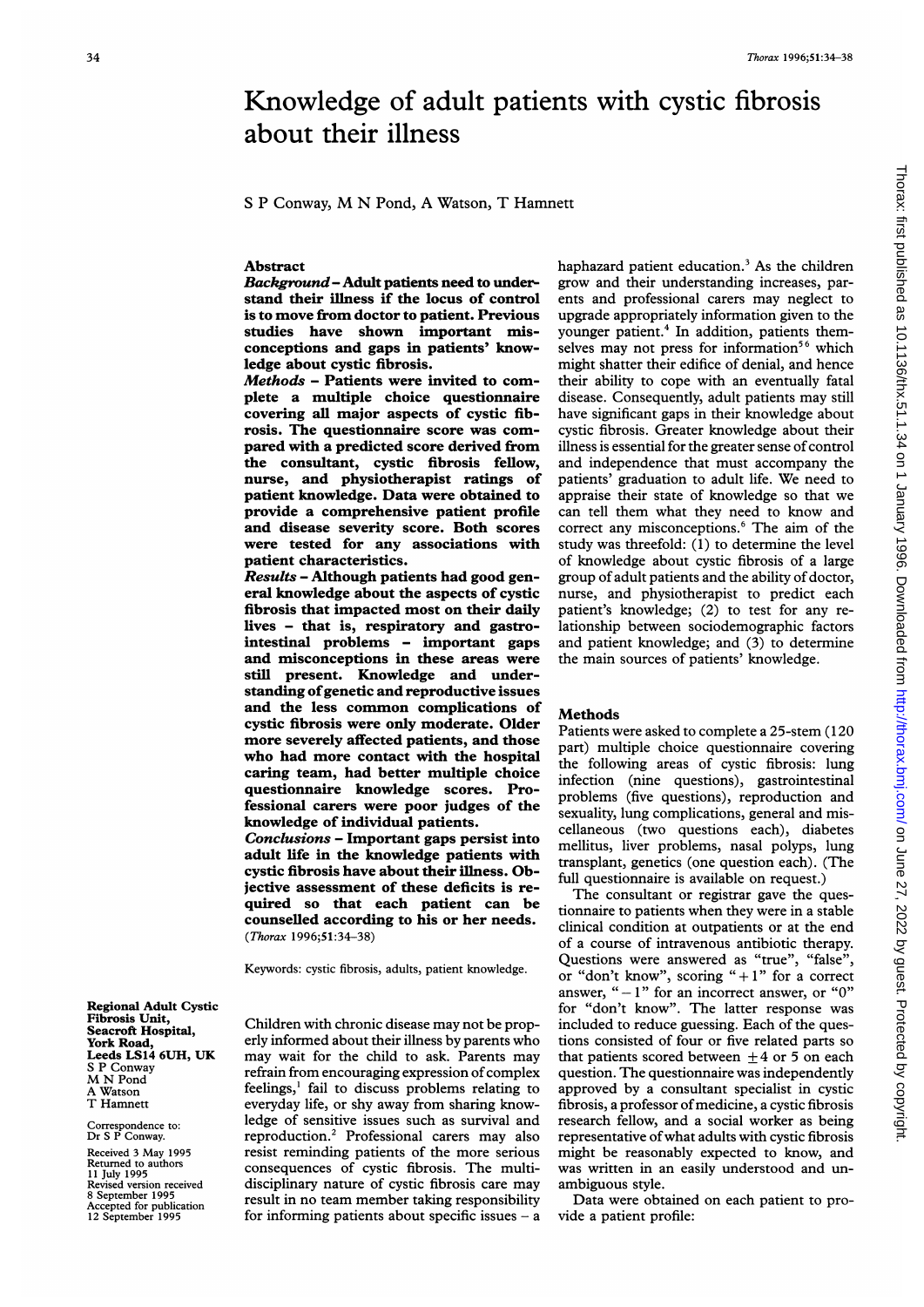- (1) age;
- (2) sex;
- (3) social class;
- (4) employment status;
- (5) number of outpatient visits in preceding year;
- (6) time as an inpatient in preceding year;
- (7) number of inpatient treatments in preceding year;
- (8) % weight/height and % predicted  $FEV<sub>1</sub>$ (averaged over outpatient visits over the preceding year);
- (9) Chrispin-Norman<sup>7</sup> and Shwachman-Kulczycki<sup>8</sup> scores;
- (10) patient and doctor (SPC) ratings of disease severity on a visual analogue scale.

Data from (7) to (10) were used to calculate an overall disease severity score.

The consultant, cystic fibrosis fellow, specialist nurse, and physiotherapist predicted the patients' knowledge scores and rated them in quartiles. Correlations between these predicted quartiles and the quartiles generated by the questionnaire were measured by Goodman and Kruskal's gamma.9 An overall "predicted score" was derived from the average of the four

Table <sup>1</sup> Ranking of median scores for individual questions\*

| Question content                                  | Median score | Possible score |
|---------------------------------------------------|--------------|----------------|
| Predisposing factors for respiratory infections   |              |                |
| Symptoms for respiratory exacerbations            |              |                |
| Male sexual status                                |              |                |
| Dietary requirements                              |              |                |
| Use of bronchodilators                            |              |                |
| Aspects of physiotherapy                          |              |                |
| Infective agents and oral antibiotic therapy      | 4.5          |                |
| Abdominal symptons                                | 4            |                |
| Treatment for malabsorption                       | 3            |                |
| Intravenous antibiotic use                        | 3.5          |                |
| CF gene, inheritance issues and gene therapy      | 3            |                |
| Haemoptysis                                       |              |                |
| Reasons for malabsorption                         |              |                |
| Lung transplantation                              |              |                |
| Diabetes mellitus                                 |              |                |
| Corticosteroid for relief of respiratory symptoms |              |                |
| Nebulised antibiotic therapy                      | 2.5          |                |
| Female sexuality and reproduction                 |              |                |
| Antibiotic use (general)                          |              |                |
| Nasal polyps                                      |              |                |
| Pneumothorax                                      |              |                |
| Distal intestinal obstruction syndrome            |              |                |
| Liver disease                                     |              | 5              |

\* Two miscellaneous questions not included in the ranking.



Distribution of patient scores on the multiple choice questionnaire.

Table 2 Median scores for groups of related questions

| Ouestion content<br>(no. of related questions) | Median/maximum<br>score $(\%)$ |
|------------------------------------------------|--------------------------------|
| Lung disease and infection (9)                 | 30/44 (68)                     |
| Gut related problems (5)                       | 16/24(67)                      |
| Reproduction/sexuality (2)                     | 5/9 (56)                       |
| Respiratory complications (2)                  | $4/9$ $(44)$                   |

professional carers' quartile ratings. Associations between either the predicted score or the questionnaire score and patient characteristics were assessed using the Wilcoxon-Mann-Whitney U test, the Kruskal-Wallis one way analysis of variance, or by testing the significance of the Spearman rank correlation coefficient, as appropriate.

As an addendum to the main body of the questionnaire, patients were asked to comment in their own words what the main sources of their information about cystic fibrosis had been, and whether they read the patient-directed literature on cystic fibrosis.

## Results

Eighty (88%) of 91 patients responded to the questionnaire. The median patient age was 22 years (range 15-40). There were 37 men and 43 women; 36 (45%) were in full or part-time employment, 22 (2.75%) were unemployed, and 22 (27 5%) were in further education; eight(10%) were in social class 1, 17 (21 $\cdot$ 2%) were in social class 2, 38  $(47.5%)$  in social class 3, nine ( $11.2\%$ ) in social class 4, and eight (10%) in social class 5.

The distribution of total scores (maximum possible 120) is shown in the figure. The minimum, median, and maximum scores were 23, 71, and 110 respectively. The median scores for each question are given in table 1, and median scores for related groups of questions in table 2.

Patient knowledge about the effect of cystic fibrosis on the lungs and the gastrointestinal tract were good but nonetheless showed some important gaps in understanding – for example, all patients recognised increased sputum volume and more green sputum as indicating increased infection. Seventy seven (96%) knew that bronchodilators "open up the airways", 74 (92-5%) that a respiratory viral infection might exacerbate the condition of their chest, and that they should seek medical advice whenever suffering "common cold" symptoms. Seventy three  $(91\%)$  knew that physiotherapy needs to be done even when feeling well, 71 (89%) that flucloxacillin is a long term antistaphylococcal agent, 69 (86%) that ciprofloxacin is an effective oral anti-pseudomonal antibiotic, and 62 (77.5%) that Pseudomonas aeruginosa is the most common bacterial respiratory pathogen. Seventy eight (97 5%) knew that they should eat the normal family meal, 75 (94%) that stools are greasy because of fat malabsorption, and 72 (90%) that pancreatic enzyme supplements are necessary with snacks. However, 30 (37-5%) believed that nebulised antibiotics were a treatment for wheezing, 21 (26%) that they should be taken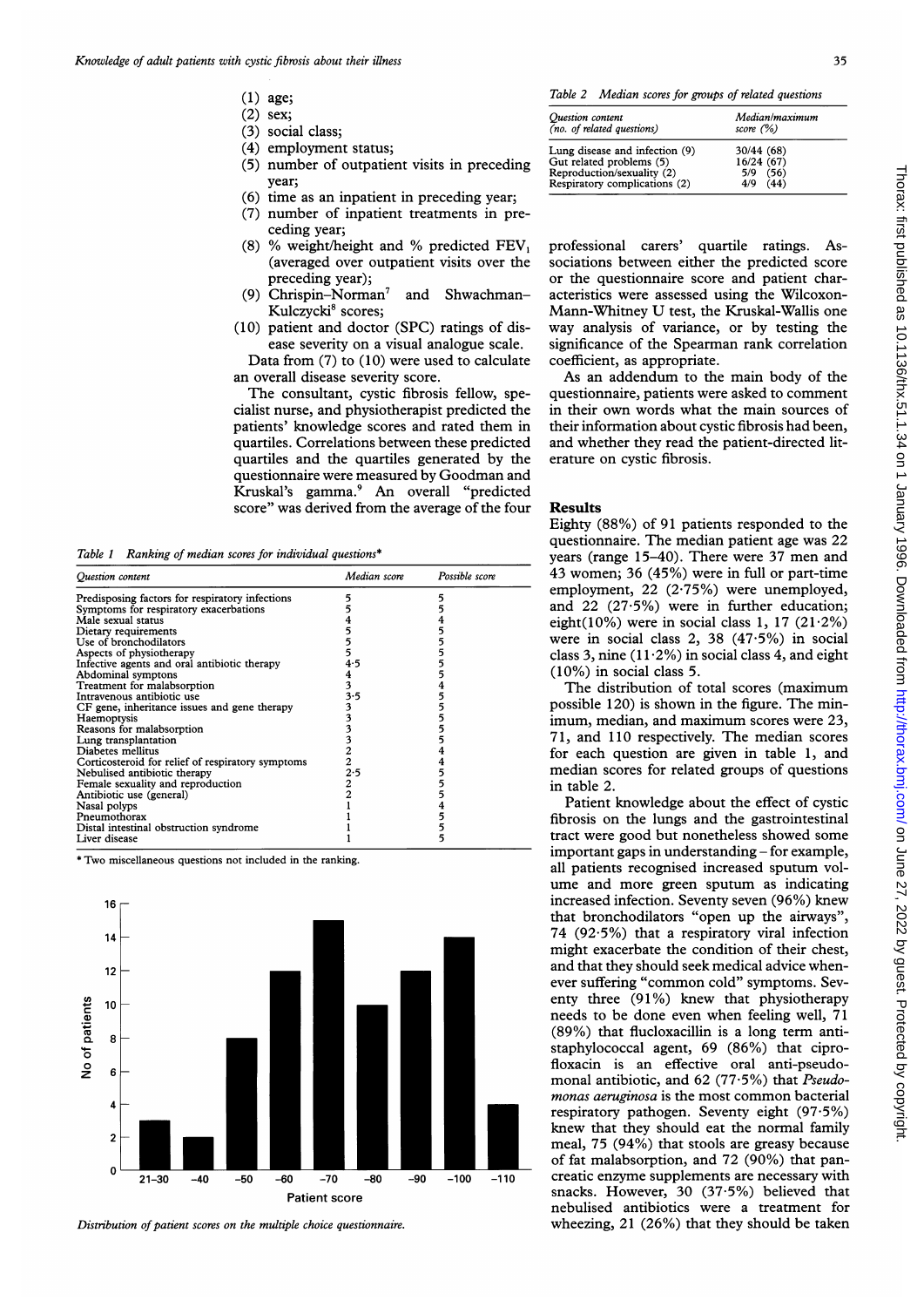Table 3 Correlations between cystic fibrosis carers' predicted scores with each other and with quartiles for the questionnaire score

|                                                             | Research fellow | Physiotherapist | Specialist nurse     | Score                        |  |
|-------------------------------------------------------------|-----------------|-----------------|----------------------|------------------------------|--|
| Consultant<br>Fellow<br>Physiotherapist<br>Specialist nurse | 0.69            | 0.68<br>0.53    | 0.59<br>0.62<br>0.50 | 0.33<br>0.43<br>0.34<br>0.60 |  |

before physiotherapy, and 13 (16%) that they were as effective as intravenous antibiotics in the treatment of acute exacerbations. Fifteen (19%) were unsure whether or not a deficiency of pancreatic enzyme resulted in respiratory infection. Forty one (51%) answered incorrectly when asked whether symptoms of severe constipation can result from too few enzymes, and 15 (19%) did not know that abdominal pain and swelling are associated with taking insufficient pancreatic enzyme supplements.

Gaps were found in knowledge about reproduction and genetics; five (three men, total 6%) did not know whether men with cystic fibrosis were sterile or not, 12 (seven men, total 15%) believed that they were not; 69 (86%) knew that both parents of a child with cystic fibrosis must carry the genetic mutation and 66  $(82.5%)$  that a high risk couple have a one in four risk in each pregnancy, but 21 (26%) answered incorrectly when asked whether a woman with cystic fibrosis would pass <sup>a</sup> cystic fibrosis gene to all her offspring; a further 17 (21%) did not know.

Only 40 (50%) knew that lung transplantation was followed by lifelong associated treatment and knowledge was poor about complications of cystic fibrosis. Only 49 (61%), 43  $(54%)$ , and 14 (17 $\cdot$ 5%) knew that the risk of haemoptysis, diabetes mellitus, and pneumothorax, respectively, increased with age. Twenty four (30%) did not know that liver disease can occur in cystic fibrosis, 37 (46%) that it can present as an enlarged liver, and only 14 (17-5%) knew that it can be associated with vomiting blood.

Correlations between the cystic fibrosis carers' predicted quartiles and the quartiles derived from the questionnaire are shown in table 3. The correlation between the predicted and questionnaire derived quartiles was 0-48. The physiotherapists' predictions showed a non-significant positive correlation with patient knowledge of physiotherapy, but a slight negative relationship with patient knowledge of lung disease ( $p < 0.05$ ).

Table 4 Significance of association between knowledge (questionnaire score and predicted score) and patient characteristics

|                                           | Questionnaire score<br>$\n  value*\n$ | Predicted score<br>p value* |
|-------------------------------------------|---------------------------------------|-----------------------------|
| Age                                       | $<0.001$ (older)                      | $<0.001$ (older)            |
| <b>Sex</b>                                | NS                                    | NS                          |
| <b>Employment status</b>                  | NS                                    | $0.001 +$                   |
| Social class                              | $0.02$ (higher)                       | $< 0.001$ (higher)          |
| Number of inpatient episodes in last year | $<0.01$ (more)                        | NS                          |
| Time as inpatient in last year            | $<0.001$ (longer)                     | NS                          |
| Number of outpatient visits               | NS                                    | NS                          |
| Severity score                            | $< 0.001$ (higher)                    | NS                          |

\* Where significant, knowledge was greater for stated category. t The employment categories in descending order of median knowledge score were: student, employed, unemployed.

There was a significant correlation between the severity of patients' respiratory disease as judged by higher Chrispin-Norman chest radiograph scores, and correct answers to questions both on lung disease and infection, and on physiotherapy (Spearman rank correlation coefficients  $0.36$  (p<0.001) and  $0.27$  (p= 0-02), respectively). For patients' assessment of their own disease severity and knowledge score, the Spearman rank correlation coefficient was  $0.36$  (p<0.001). Correlation between the difference in the doctors' and patients' assessments of disease severity and the knowledge score was  $-0.1$  (not significant).

The results of testing for any associations between patient characteristics and either of the two knowledge scores are shown in table 4. The predictive effect of each variable remains consistent whether or not the other variables are included in a regression model, suggesting that there is no confounding effect amongst the variables measured.

Sixty one (76%) answered the additional questions concerning the sources of their knowledge about cystic fibrosis. The majority, 41 (67%) had learnt most from the cystic fibrosis team of specialist doctors, physiotherapists, nurses, and social workers, but 15 (25%) cited other ward medical and nursing staff, 13 (21 %) parents, and 11 (18%) other patients as their main source of information. The United Kingdom and International Adult Cystic Fibrosis Association newsletters or the Cystic Fibrosis Trust "CF News" were read by 27 (44%).

## Discussion

Overall knowledge of cystic fibrosis was good with a median questionnaire score of 71 (59%). The mean score in the study by Nolan et al of patients  $>12$  years of age was  $68\%$ ,<sup>3</sup> and the results of Hames et  $al^2$  and Henley and Hill<sup>10</sup> were similar. There was, however, a disparity in scores relating to different cystic fibrosis issues; lung disease and infection and common gastrointestinal problems scored high, reproductive issues and rarer complications scored lower - for example, median/maximum scores for questions on haemoptysis, pneumothorax, nasal polyps, distal intestinal obstruction syndrome, hepatic disease, and reproductive issues were, respectively, 3/5, 1/5, 1/4, 1/5, 1/5, and 2/5. Nolan similarly found 75% of his patients ignorant of liver and testicular problems, 57% unaware of the cause of severe constipation, and 39% not knowing the risks to respiratory health of pregnancy.' Meghdadpour and Steele found that 30% were confused about male and/or female reproductive capacity, $11$  and Hames et al that only 27% were aware of the possibility of male sterility.<sup>2</sup>

We found <sup>a</sup> better understanding of genetic issues than previous studies which have reported ignorance on the probability of being affected.<sup>21011</sup> The facts that both parents of a child with cystic fibrosis must carry the cystic fibrosis gene and that the risk of a future affected child is one in four in each subsequent pregnancy were understood by 86% and 83%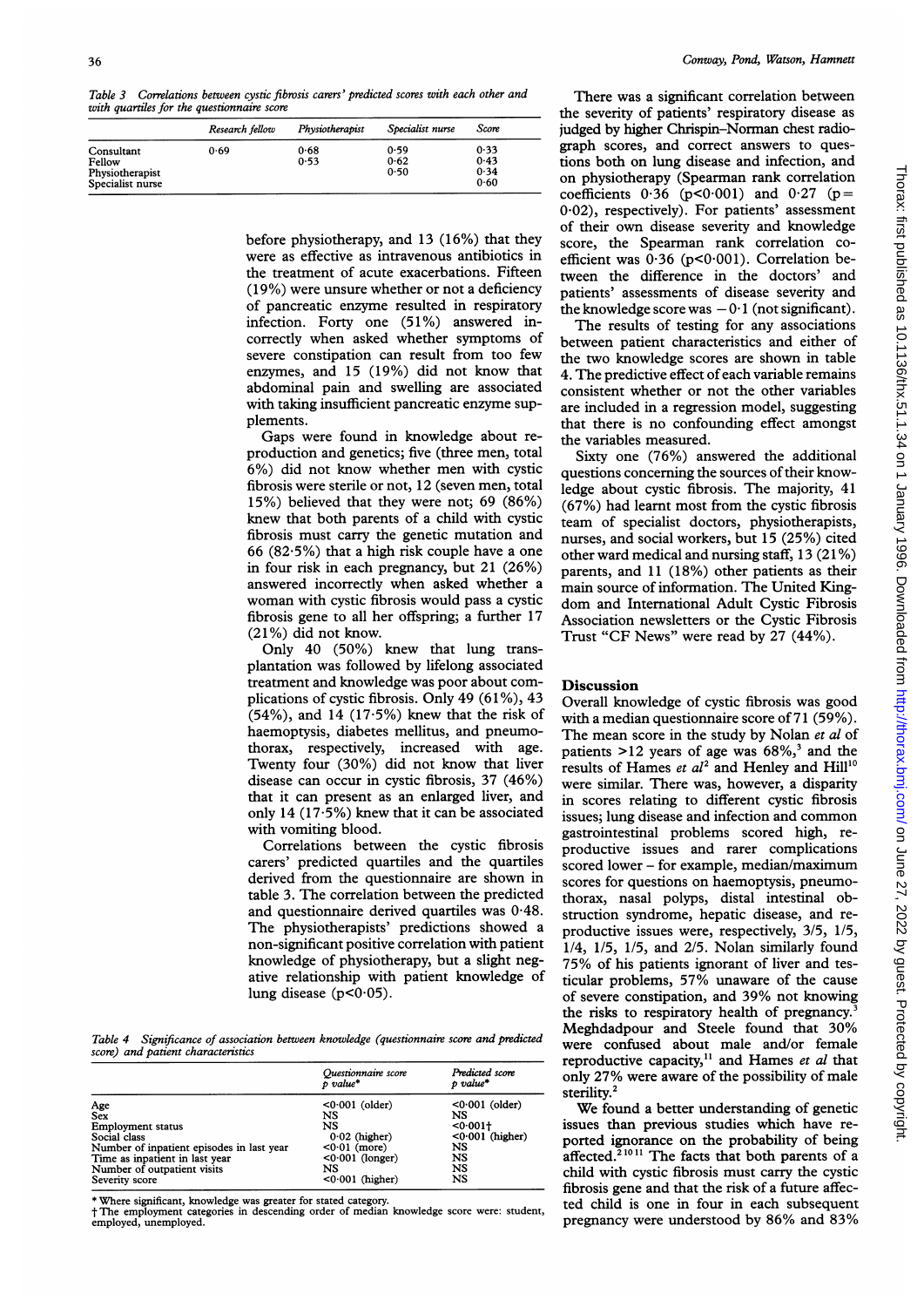respectively, but only 52% realised that <sup>a</sup> mother with cystic fibrosis will pass a cystic fibrosis gene to all her children. Because some risks are well known does not necessarily mean that the basis ofrecessive inheritance is properly understood.

Poor knowledge about treatment may result in unintentional poor compliance with treatment regimens. Henley and Hill reported 72% patients inhaling nebulised antibiotics before physiotherapy and 17% failing to link the amount of fat in the stool with pancreatic enzyme dosage.<sup>10</sup> We found 19% who were unaware that abdominal distension and pain are associated with inadequate pancreatic enzyme replacement, 26% who believed that nebulised antibiotics should be taken before physiotherapy, thus lessening their efficacy, and 16% who believed the latter to be as effective as intravenous antibiotics in the treatment of acute exacerbations. This misconception may delay appropriate self-referral.

There was only a weak correlation between the cystic fibrosis carers' predicted score and the questionnaire score  $(r= 0.48)$ , showing that the core members of the cystic fibrosis team were poor judges of individual patient's overall knowledge. The specialist nurses' greater predictive accuracy undoubtedly reflects the time they spend in direct contact with the patients, and the insufficient informal contact between doctor and patient. This is a reminder to optimise available resources. Our nurses are likely to know patients better than anyone else.

Carers may more accurately predict patient knowledge about the areas of cystic fibrosis on which they specifically advise. The physiotherapist's prediction of patient knowledge showed a non-significant positive correlation with patient knowledge about physiotherapy, though a negative correlation with patient knowledge about more general aspects of lung disease and infection. This may have important implications for intervention - that is, specialists within the team may be able to identify those patients needing more information about their own area of expertise in cystic fibrosis. We are testing this hypothesis with <sup>a</sup> pilot questionnaire designed to correlate physiotherapist, dietician, and cystic fibrosis specialist nurse predictions of patient knowledge in their own areas of treatment with patient knowledge scores on questions specific to those areas. Feedback from this study should improve carers' lack of insight into the patients' knowledge base. The latter should be regularly assessed by objective methods. Ideally any deficiencies identified should be corrected on a one to one basis. This counsel of perfection may not be achievable with existing staffing levels. We are therefore holding <sup>a</sup> series of evening interactive sessions in which specific areas of cystic fibrosis (selected after consultation with patients) are discussed, the format being <sup>a</sup> short lecture by <sup>a</sup> member of the cystic fibrosis team followed by an informal, open ended discussion. We hope that these sessions will increase patients' knowledge about their disease and highlight aspects of cystic fibrosis that are ill understood and mis-

understood. Patients who choose not to attend these sessions may be expressing <sup>a</sup> wish for no further knowledge about cystic fibrosis. This may be an important part of <sup>a</sup> denial-coping mechanism and should be respected.

The adult cystic fibrosis team has no way of knowing how much patients know about their disease at the time of referral. We are therefore now asking all new patients to complete the knowledge questionnaire, the analysis of which will allow early and appropriate intervention.

Henley and Hill found no sociodemographic variable associated with patient knowledge about cystic fibrosis.<sup>10</sup> Nolan et al reported better questionnaire performance with increasing age, higher educational level, and female sex, but found disease severity to have no predictive value.3 Both questionnaire score and predicted score in our study correlated significantly with increasing patient age and also with higher social class, perhaps reflecting the effects of a higher educational level, but we found no relationship with male or female sex. The significant association of the predicted score with employment status (students scoring highest) may indicate assessor bias. The questionnaire score, but not the predicted score, showed significant correlation with the number of inpatient episodes, time spent as an inpatient, and the severity score. The degree of respiratory disease, as defined by higher Chrispin-Norman chest radiograph scores, also showed a significant correlation with patient knowledge about lung disease and physiotherapy. This suggests that patients benefit from increased exposure to the multidisciplinary cystic fibrosis team and/or that those most severely affected actively seek more information.

There was no evidence of an association between patients' underestimation of their disease severity  $-$  that is, denial  $-$  and a poor knowledge  $score - that$  is, patients using denial as a coping mechanism not wanting to learn about their disease. Not only was there a significant correlation between patient assessment of disease severity and knowledge score, but the difference between the patient's and the doctor's assessment (negative scores corresponding to underestimation) showed a nonsignificant correlation with the knowledge score.

In conclusion, adult patients with cystic fibrosis showed good general knowledge about their illness but poor appreciation of its less common complications, poor assimilation of the rationale, if not the facts, underlying inheritance issues, and some important misconceptions about common treatments. The latter might inadvertently affect their compliance with, and the efficacy of, that therapy. Younger patients rely heavily on parents for information about cystic fibrosis.3 Our patients relied most on the cystic fibrosis specialist staff but other significant sources were ward staff, parents, and cystic fibrosis literature. Parents may be given little further information after initial consultation at the time of diagnosis<sup>1611</sup> and wrong information may be disseminated by non-specialist sources.<sup>210</sup> Those responsible